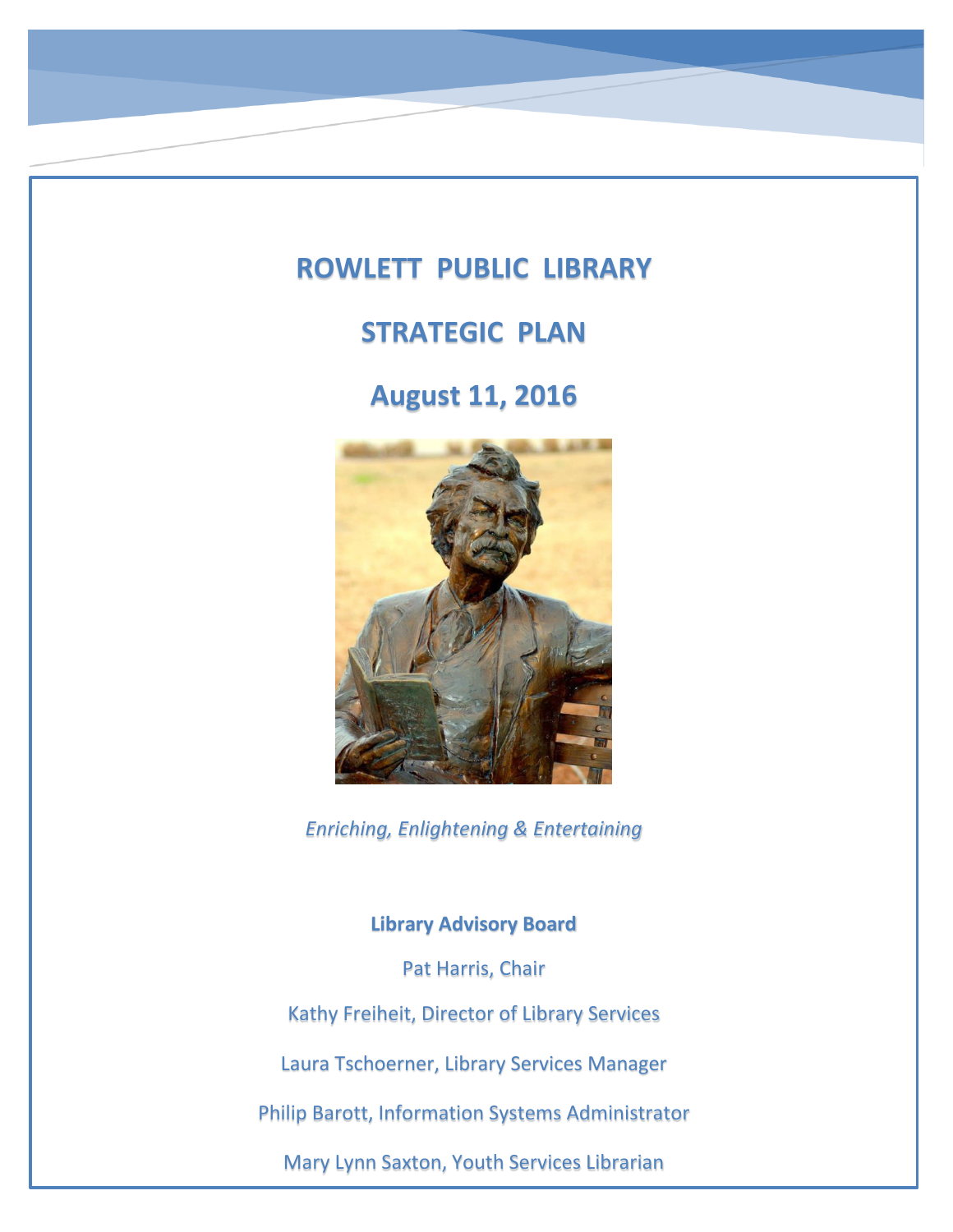#### **Introduction**

Providing support in the planning and development of library resources and services is one of the most important functions of the Library Advisory Board. Rowlett Public Library's strategic plan provides a blueprint for future growth and development. In addition to creating an infrastructure for allocation of existing resources, justification for new funding, and identification of resource and service priorities, the plan provides a framework for accomplishment of goals and objectives, and documenting outcomes.

As an accreditation requirement, the Texas State Library and Archives Commission (TSLAC) mandates that all members of the state library system must have a strategic plan in place that is reviewed and updated every five years. TSLAC accreditation standards support professionalism and also ensure accountability through proven ability and effectiveness. Therefore, in June 2016, members of the Library Advisory Board met with administrative library staff to review and update the plan approved in 2011.

Contributors in the review and update included:

- Rowlett Public Library Advisory Board Members
- Director of Library Services
- Library Services Manager
- Information Systems Administrator
- Youth Services Librarian

In May 2014, the Rowlett City Council formally approved an agreement with Catalyst Urban Development for a \$30M downtown development project. The project called for razing of the existing 15,600 s.f. library facility at 3900 Main Street, moving the library to a temporary location, then returning it to newly constructed, leased space on the ground floor of the most prominent Main Street address in the Downtown area.

During the entire month of May 2015, the library was closed to the public so that the facility could be relocated to a 10,125 s.f. temporary facility at 5702 Rowlett Road. The move prompted downsizing of the physical collection, reference and circulation services desks were combined into one, and staff shifted from individual offices to shared workspaces. Many library programs, including GED and ESL classes, were moved to the Rowlett Community Centre or City Hall.

In July 2015, Council approved a resolution creating a Library Visioning Task Force, charged with making recommendations for interior design and prioritization of space within the Downtown leased space facility. Task force appointees included two members of the Library Advisory Board, as well as a third Board member who serves as alternate in representing the Friends of the Rowlett Public Library.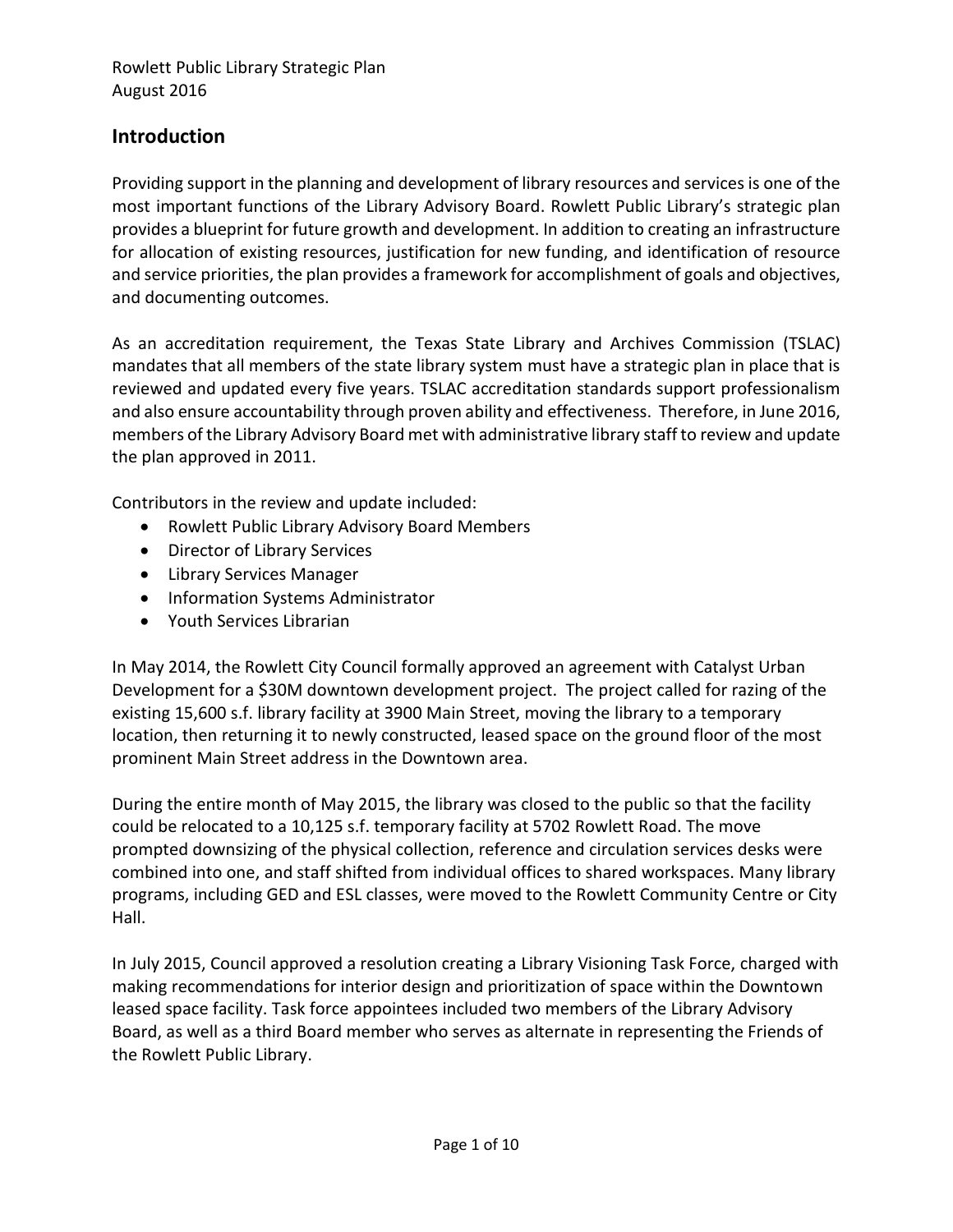With the library in transition and operating from a temporary location with significant space constraints, the scope for update of the strategic plan was limited to review and revision of the existing 2011 plan. A more comprehensive approach to building a new plan is anticipated with return of the library to Downtown, where it is anticipated to remain for the next 5-7 years.

Armed with the results of an October 2015 Visioning Task Force customer survey and input from its representatives, the Advisory Board and staff reviewed and affirmed the library's vision and mission statements, and considered its values and service roles. Goals and objectives from the 2011 plan were discussed in their entirety, with staff offering current status and Board members proving feedback and input.

Dialog included the renewed challenge of parking and meeting space when the library returns to Downtown, and the continuing impact of digital media and technology on library services in the 21<sup>st</sup> Century.

With final review of the goals, objectives and strategies for implementation created by staff, the revised plan will be approved by the Library Advisory Board and recommended to the City Council for adoption and resolution.

## **Rowlett Public Library Timeline**

- Date Uncertain The library begins as a project of the Rowlett Home Demonstration Club. A small collection of donated books are housed in a corner of a classroom in the Rowlett Public School (currently City Hall).
- March 1950 The library becomes a Dallas County Library branch.
- March 1952 The City of Rowlett becomes incorporated by the vote of 84 citizens.
- Collection growth prompts move of the library to a portable building on school grounds and later, into the old firehouse.
- 1970 The library moves to a room in City Hall.
- April 1983 The library moves to remodeled space in the former school cafeteria at 4006 Main Street.
- 1985 The library ceases to be a branch of the Dallas County Library System and is fully funded and managed by the City of Rowlett.
- November 1986 The City of Rowlett establishes the Rowlett Public Library and its Advisory Board via Ordinance 111876B.
- August 1993 A bond election is passed by Rowlett voters to build a new library. A site was selected three doors down from the old library.
- July 1995 Library groundbreaking takes place.
- October 1996 The library opens at 3900 Main Street, with (then) First Lady of Texas, Laura Bush, as guest speaker.
- May 2015 The library relocates to a temporary location at 5702 Rowlett Road, in anticipation of relocating to newly constructed space within the Village of Rowlett. The former library facility is demolished in March 2016.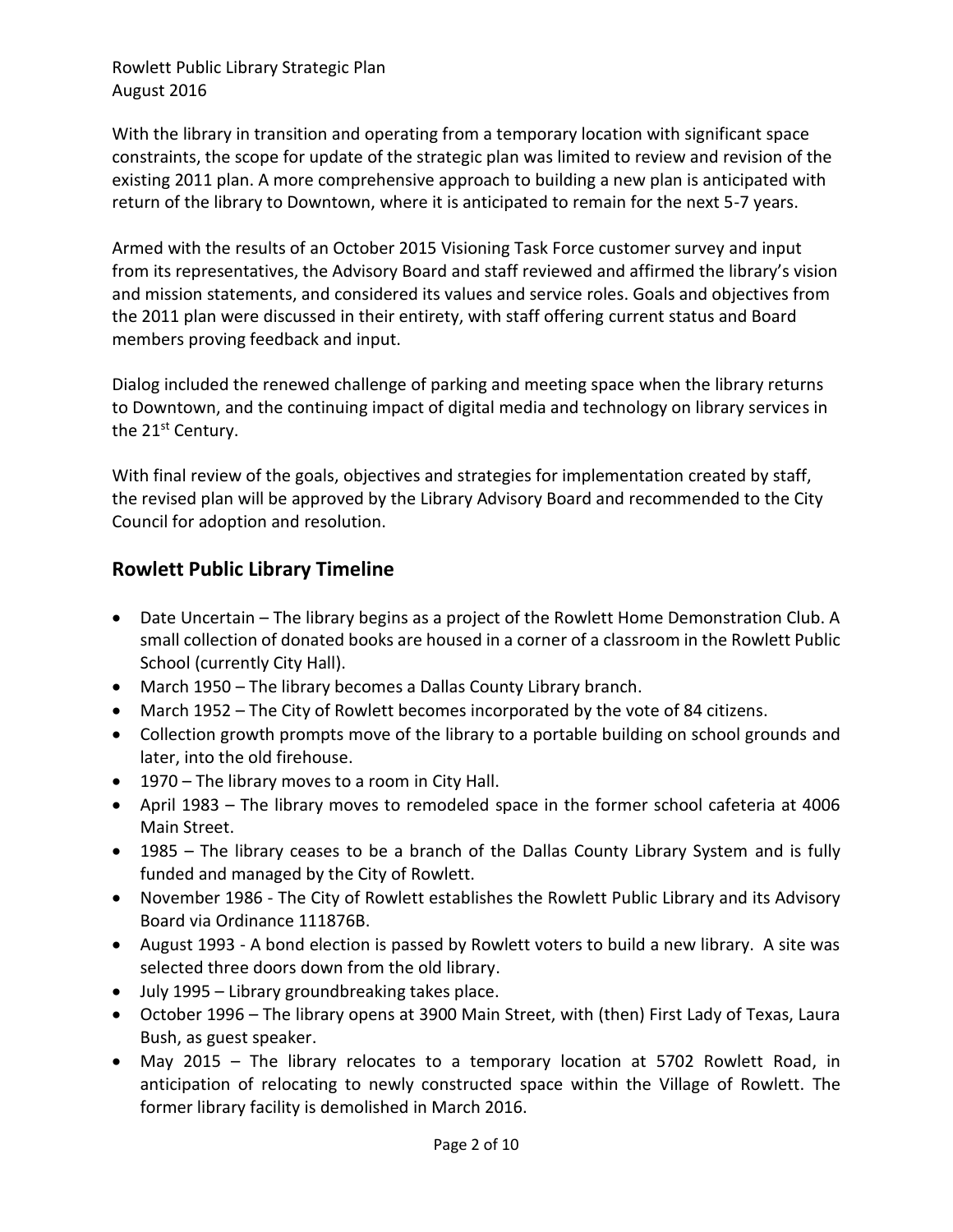The library now circulates over 325,000 items and accommodates 144,000 visitors annually.

## **Community Background**

Rowlett is a city of over 58,000 people straddling northeastern Dallas County and western Rockwall County on the western shores of Lake Ray Hubbard. The City is divided by a county line and also by the lake. Rowlett children attend public schools in either the Garland or Rockwall Independent School District, depending on their county of residence.

The City was incorporated in 1952 and became a city governed by home-rule charter in 1979. Growth increased rapidly with the opening of Lake Ray Hubbard in 1971, with the population almost doubling between 1990 and 2000, and increasing another 20 percent between 2000 and 2010. Build-out is expected around the year 2030 with approximately 75,000 residents.

Rowlett's citizens are predominantly young (median age 37.5), affluent (median family income over \$83,000), and educated (32% of adult population having obtained a bachelor's degree or higher). Many young residents are raising families, as 42% of households have children. The community has also become increasingly accessible with completion of the eastern extension of the President George Bush Turnpike in December 2011, and completion of the Dallas Area Rapid Transit Authority Blue Line light rail route in 2012. Convenient transit within the Dallas Metroplex and surrounding cities, coupled with modest home prices (median home values in the \$200,000s) make Rowlett a desirable place to live. Housing is 84% owner-occupied. (City of Rowlett Economic Development Department, 2014)

For recreation, in addition to the library, the City has a recently remodeled community center and family water park; a municipal golf course; an extensive parks system including athletic fields, and trails; and Lake Ray Hubbard. The City sponsors annual eventsin summer and fall that feature music, food, crafts, and other opportunities for family recreation and community building.

Rowlett Public Library serves the citizens of Rowlett and, to a lesser degree, residents of the neighboring communities of Garland, Rockwall, Dallas, Wylie, Sachse, Mesquite, and others. Rockwall and Dallas public libraries impose non-resident fees, but are accessible (with certain restrictions) through use of a TexShare card. All Rowlett library cardholders can access digital media using several platforms, and additional online resources are also available 24/7. Interlibrary loan borrowing services are limited to cardholders who are residents of Rowlett.

## **Library Department Values**

- We treat each individual with dignity and respect their privacy, access to information, and intellectual freedom.
- We work together in a team environment to provide knowledgeable, welcoming service.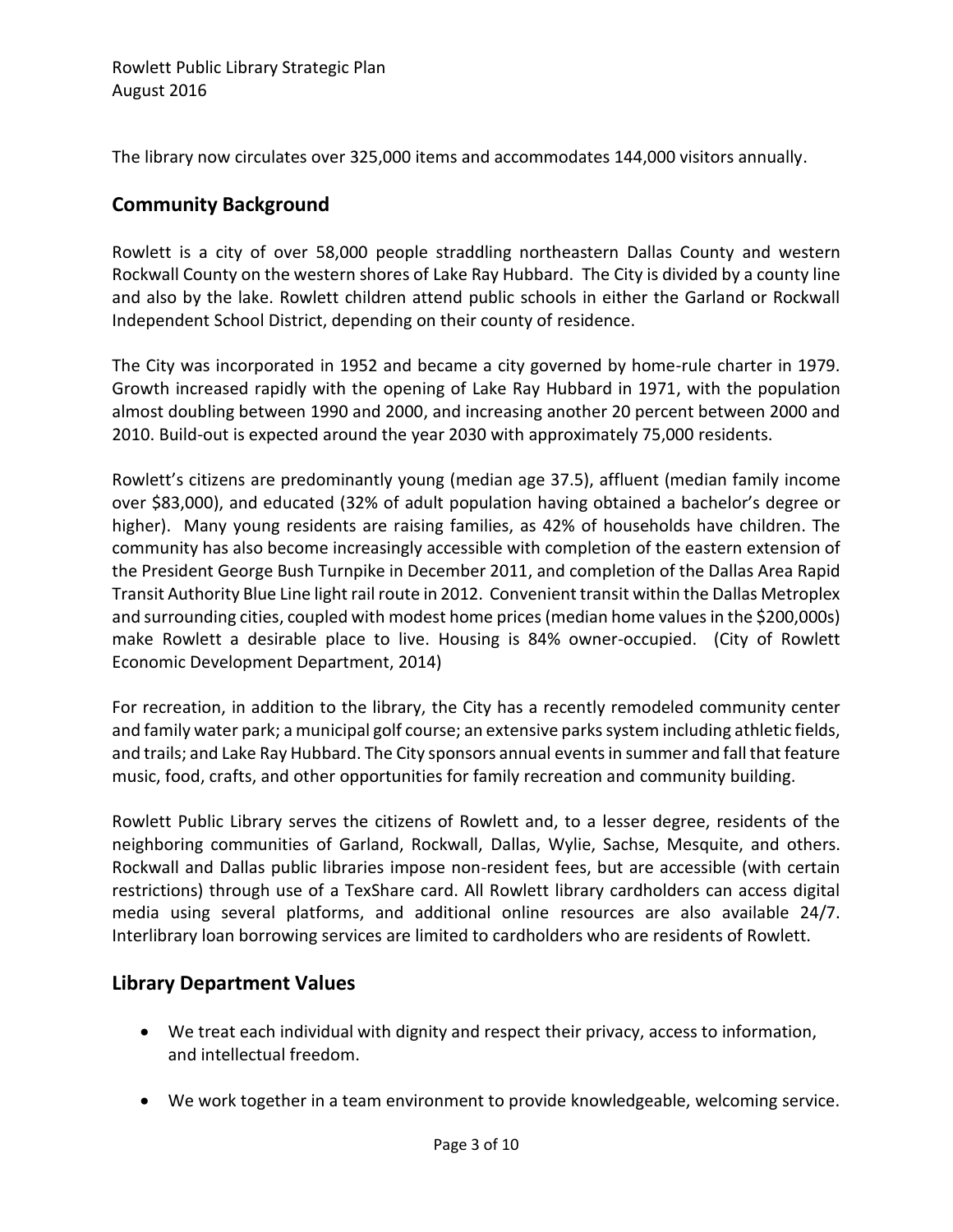- We encourage learning to empower people in their search for knowledge and growth, and in finding ways to enhance their quality of life.
- We support the City to serve the community.
- We manage our resources responsibly, ethically, and honestly, and strive to continuously improve our services.

#### **Library Vision**

*Rowlett Public Library will provide a communal environment for cultural exchange, recreational pursuits, and information access to stimulate learning and readership.* 

#### **Library Mission Statement**

*The mission of the Rowlett Public Library is to promote activities and ideas which will encourage, enrich and expand interests of library users; stimulate the awareness and usage of libraries to promote individual enlightenment, community enrichment, and economic vitality throughout the City; and to inform, entertain, enrich, and foster the self-learning process by facilitating access to its collections, services, and technology.* 

#### **Library Service Roles**

- Current topics and titles Resources which meet current and timely demands for popular materials.
- General information resources

Information in a variety of formats on topics related to educational, occupational, recreational, and personal needs and interests.

• Early literacy

Programs, services, and spaces which foster discovery and ensure that children will enter school ready to read and write, and continue to develop a love of learning throughout their lives.

• Digital literacy

High-speed Internet access and assistance in the use of software, hardware, and social media to empower information seekers and link people to the online world.

• Lifelong learning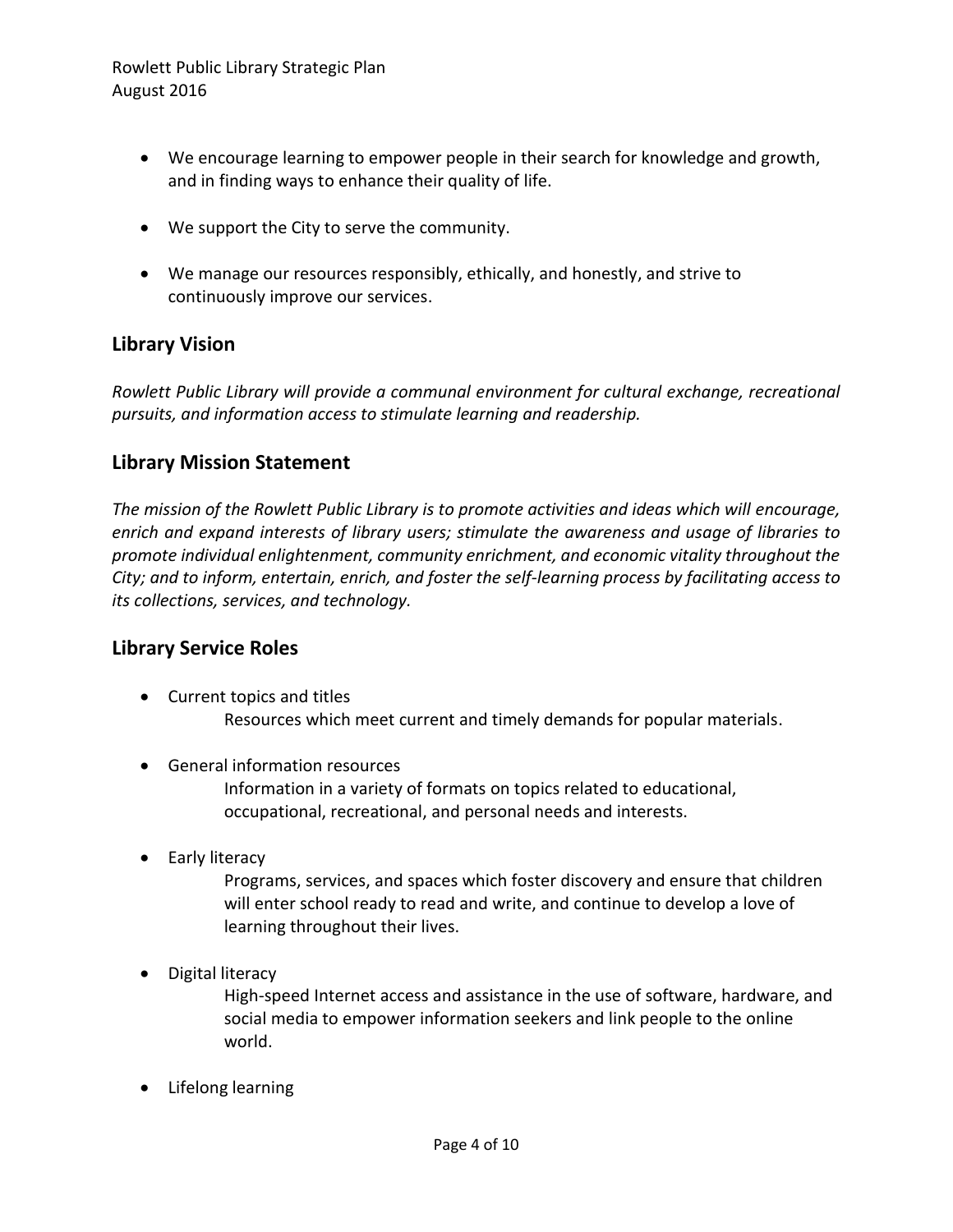Resources and activities which stimulate, enrich, and expand the personal interests of people of all ages throughout their lives.

• Information literacy

Training and assistance in developing the skills to locate, evaluate, and effectively utilize information to satisfy curiosity, resolve issues, answer questions, and stimulate imagination.

• Community meeting place

Welcoming and accessible physical spaces for people to meet, socialize, network, relax, and interact with their neighbors.

#### **Goals and Objectives**

Provide programs and services to support the Library's mission and service roles:

- Offer materials on a wide variety of topics related to current social and cultural trends.
- Maintain a collection of popular and best-selling books in a variety of formats for recreational and educational reading.
- Deliver accurate and timely reference assistance and reader's advisory services, in person, electronically, and by telephone.
- Develop and promote programs to encourage lifelong reading and learning for all:
	- o Reflect the diversity of the community in the library's collections and programming
	- o Identify underserved segments of the community and develop programs and services to meet their needs
	- o Strive to connect with citizens, regardless of their abilities
	- o Consider intergenerational programs to facilitate connections between age groups

Enhance customer services:

- Equip staff with resources and ongoing training to foster professional development and teamwork.
- Cultivate an environment where the City's values are embraced and the highest standards are expected.
- Provide staff with the necessary tools and equipment to provide exceptional customer service.
- Actively seek ways to improve Library services based on customer feedback and develop ongoing opportunities for customers to have a voice in the delivery of services.
- Enhance overall communication with customers by utilizing new technologies.

Encourage a lifelong love of reading and learning in children:

Provide developmentally appropriate programs that support early literacy.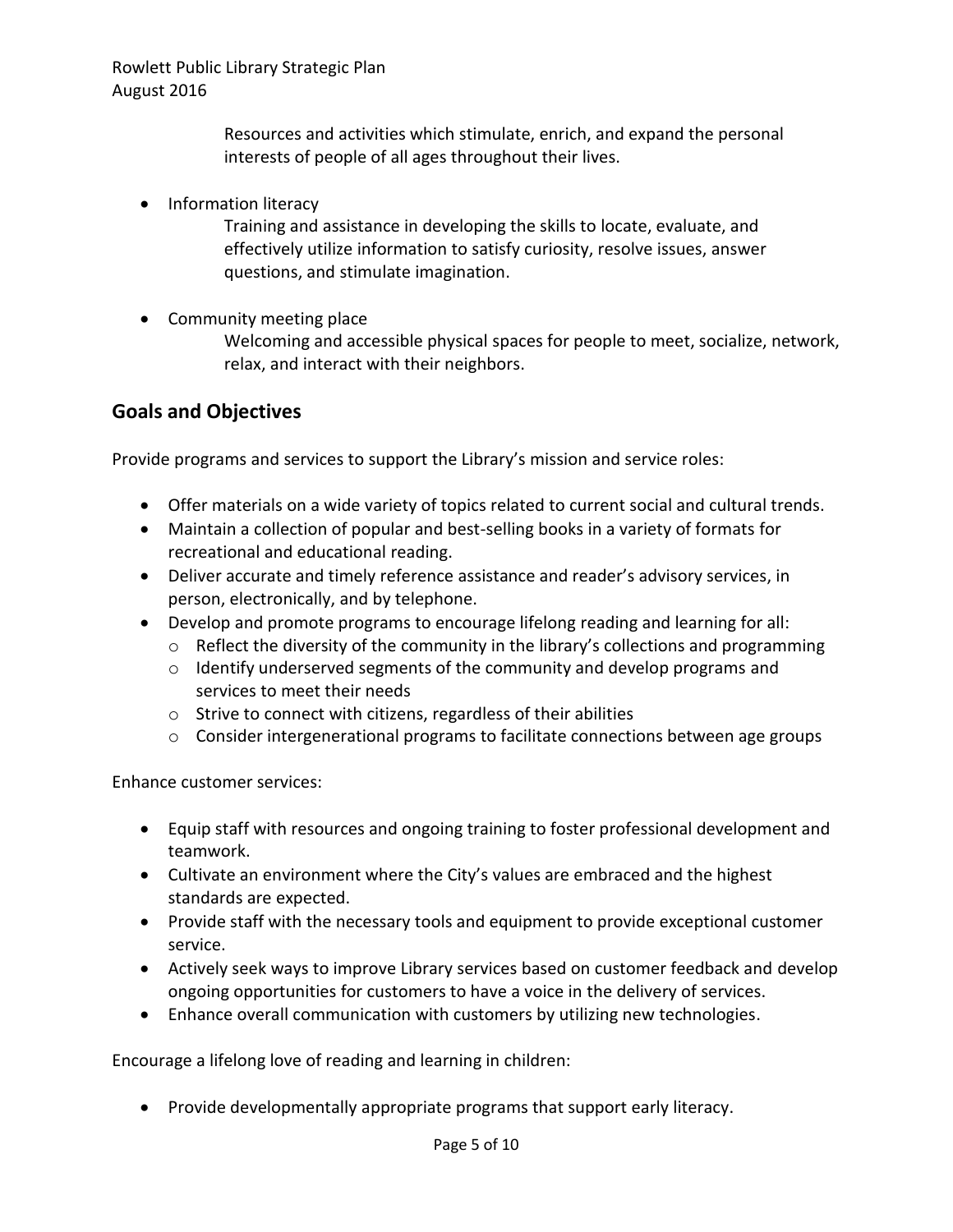- Expand children's participation in the summer reading program through enriching activities, marketing, and visibility within the community.
- Develop programs which encourage interaction and ongoing learning exchanges between children and caregivers.
- Maintain a collection of resources supporting the child-rearing information needs of parents, grandparents, and caregivers.

Encourage young adults to use and value the Library:

- Plan and conduct regularly scheduled programs that engage and inspire young adults.
- Expand participation of middle school and high school students in the summer reading program through enriching activities, marketing, and visibility within the community.
- Explore new ways to actively engage young adults through programs and services of interest.

Encourage lifelong reading and learning for adults:

- Provide adult reading programs throughout the year that nurture education, culture, and entertainment.
- Encourage reading and use of the Library and its resources through various means of advertising both inside and outside of the Library.
- Consider possibilities for author and discussion programs involving local sponsorships and community partners.

Foster adult literacy and continuing education:

- Provide resources and support for General Education Development (GED).
- Provide resources and support for English as a Second Language (ESL) instruction.
- Offer instructional study resources for standardized tests in a variety of formats.
- Develop and promote programs and resources to help library customers learn more about using technology.

Support efforts to maintain the library facility as a comfortable and accessible gathering place for customers and staff:

- Verify compliance with ADA requirements regularly.
- Explore options for additional meeting space.
- Monitor impact of parking availability on customers and staff.
- Evaluate efficacy of space assignments within relocated facility and assess their suitability for programming needs, quiet study, group interaction, support of technology needs, and other individual and group uses.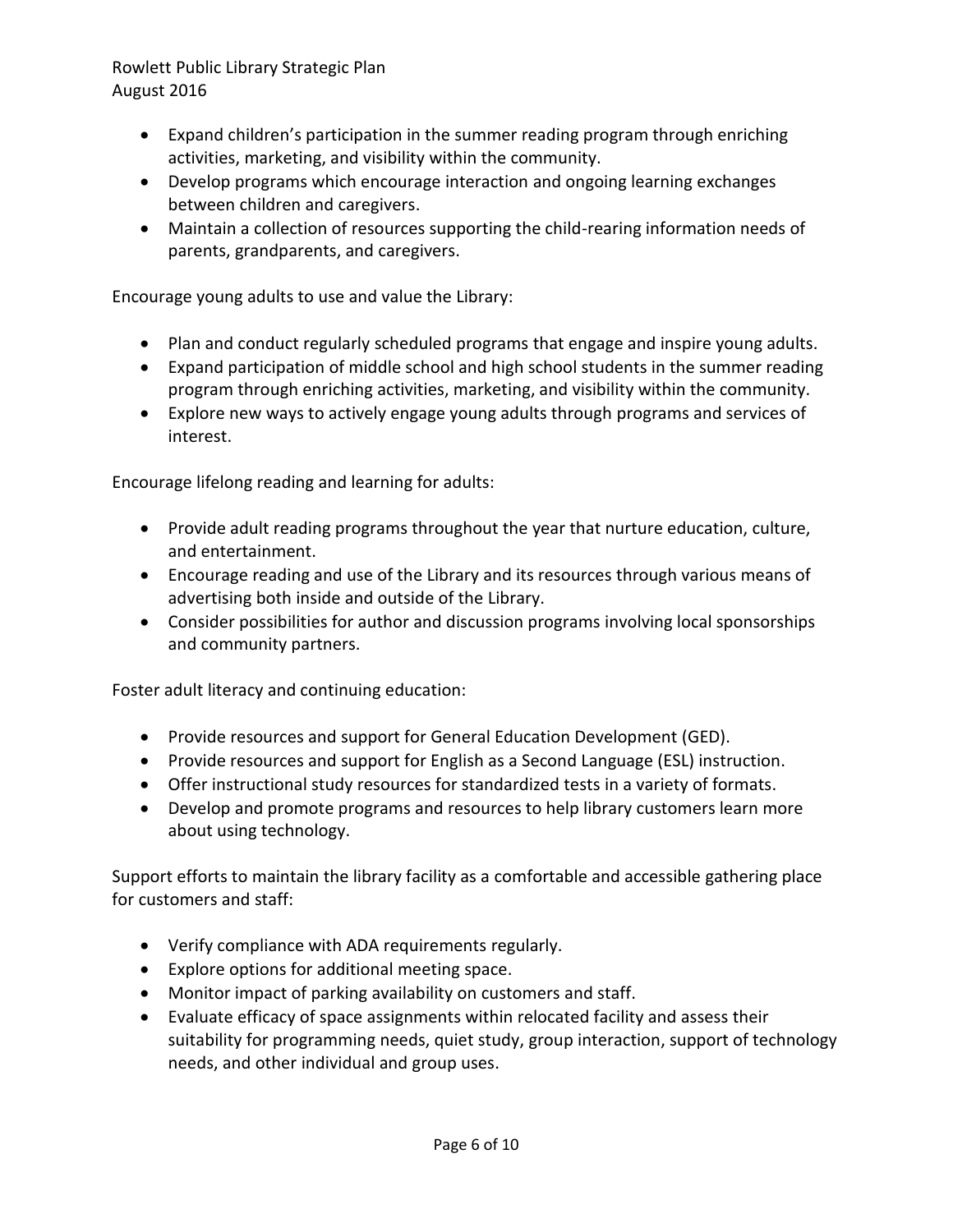## **Library Technology Plan**

Technology is an essential element in a library's strategic plan. The plan is important not only in describing what the library offers citizens, but also in terms of identifying the tools needed by staff to do an effective job. The library currently has needs which need to be met in both areas, so many of these goals target areas for improvement. The ultimate goal is to be able to provide excellent service and resources for customers and staff.

## **Current State of Technology**

Tools and applications available for providing service to the public include:

- Apollo Integrated Library System from Biblionix, LLC
	- o Cloud-based software, accessed through Firefox web browser
	- o Online catalog hosted by vendor
	- $\circ$  Customers can access accounts remotely and receive both email & text message notifications regarding overdue items and the availability of reserved items
- 3M Electromagnetic theft detection system
- Public computing hardware including 8 thin clients tied into a central terminal server running Microsoft Server 2012
- Public Computer software includes Microsoft Office 2013 and Firefox
- Public Computer use, including authentication, printing and time management is provided through EnvisionWare software
- Mobile printing for computers and mobile devices not on the public network is provided through EnvisionWare software
- Filtering software from WebTitan works in conjunction with EnvisonWare software and offers customers a choice in filtering options
- Open wireless access
- 3 Computers serving as Online Public Access Catalogs (OPACs or PACs) run on Microsoft Windows XP and kiosk mode software
- 1 Photocopier for public use
- 4 AWE Early Literacy Stations for children's use
- Public website, separate from the catalog that is part of the main City website, is powered by CivicPlus
- Digital platforms include OverDrive and Hoopla
- Subscription databases provide access to a variety of other digital content
- Technology training appointments can be made with a staff member for one-on-one instruction

Staff tools include:

17 Staff workstations running Microsoft Windows 7 Professional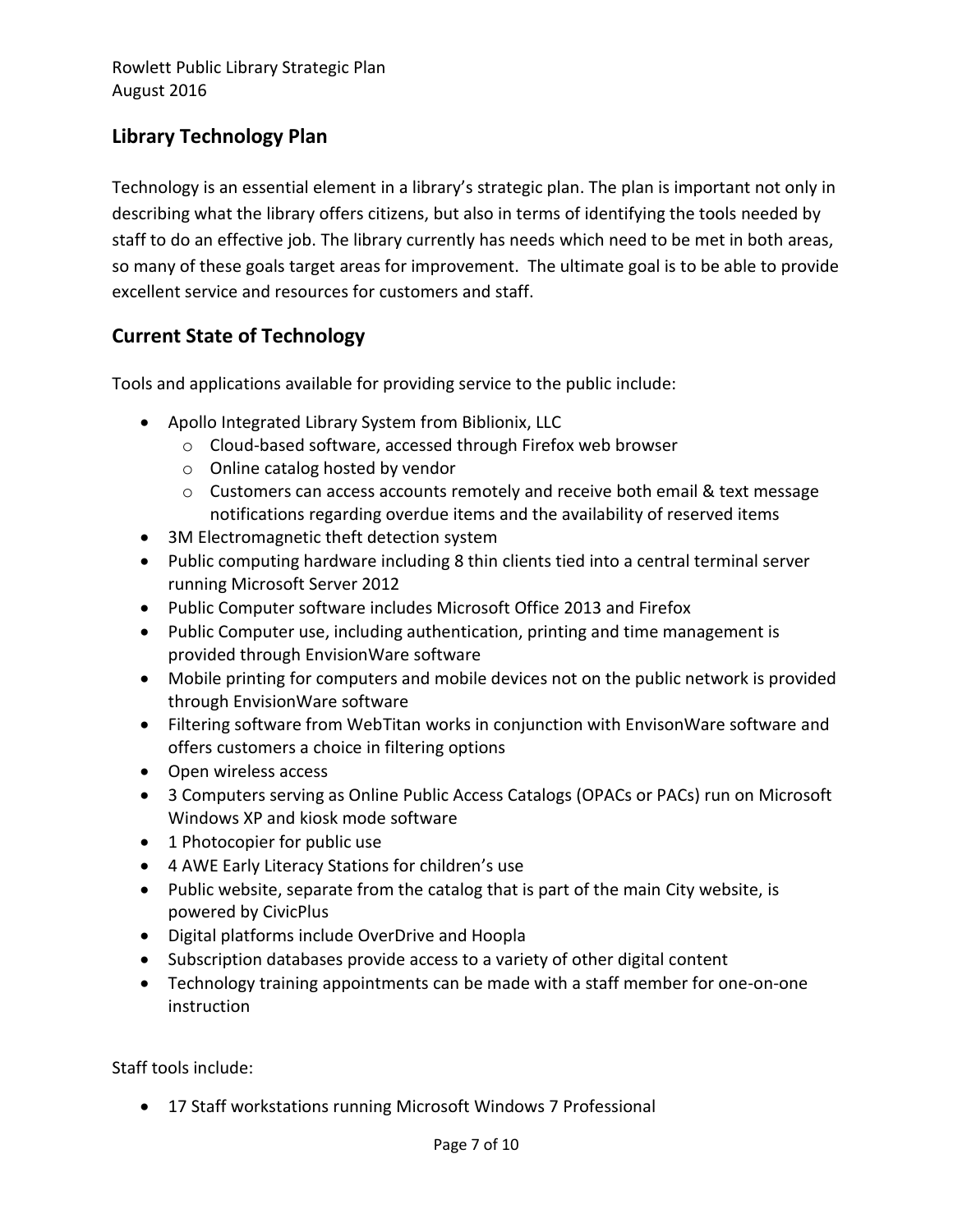- 1 Copier/scanner/black & white printer, networked for staff use
- 6 Regular barcode scanners, 1 2D barcode scanner, and 4 pen scanners
- 2 Color printers
- 4 Desktop printers (2 in use, 2 in storage)
- Staff have access to Microsoft Office 365 through a City subscription
- Staff intranet is set up through the City's SharePoint system
- Participation in the TSLAC Navigator interlibrary loan system, through which the library has access to OCLC catalog records
- 6 Laptops (donated by Atmos Energy) used for program support and one-on-one training
- Various tools, including 3D printer pens, robotics kits, and LittleBits circuit building kits support STEAM and youth programming
- Munis software for budget management & Tyler Cashiering for fine and fee collection
- Kronos software for staff timekeeping and payroll use
- Spiceworks software for reporting and tracking of computer problems and projects
- Canon point-and-shoot digital camera for publicity uses
- RTI Eco-Master disc cleaning and repair system for DVDs, CDs, and Blu Ray media

## **Problems with Current Technology**

- Public computers are unacceptably slow, have limited functionality, and present frequent problems for staff and customers
- Staff computers are dated and often require a long time to perform simple tasks
- Laptops and public computers are insufficient in number for class instruction
- 3M security system generates frequent false positives alarms, annoying staff and customers and undermining trust in the system

## **Technology Goals**

Public Services:

- Migrate to Radio Frequency Identification (RFID) security system
- Implement customer self-checkout
- Consider using Apollo's "Gabbie" messaging service, allowing customers to renew materials and communicate with staff via text messages
- Assess technology needs for relocated library facility
- Research lending options for Wi-fi hotspots, programmed children's tablets, etc.
- Incorporate additional early digital literacy elements in children's programming
- Resume regular technology education programming, expanding scope to include more than basic tech help, as meeting space permits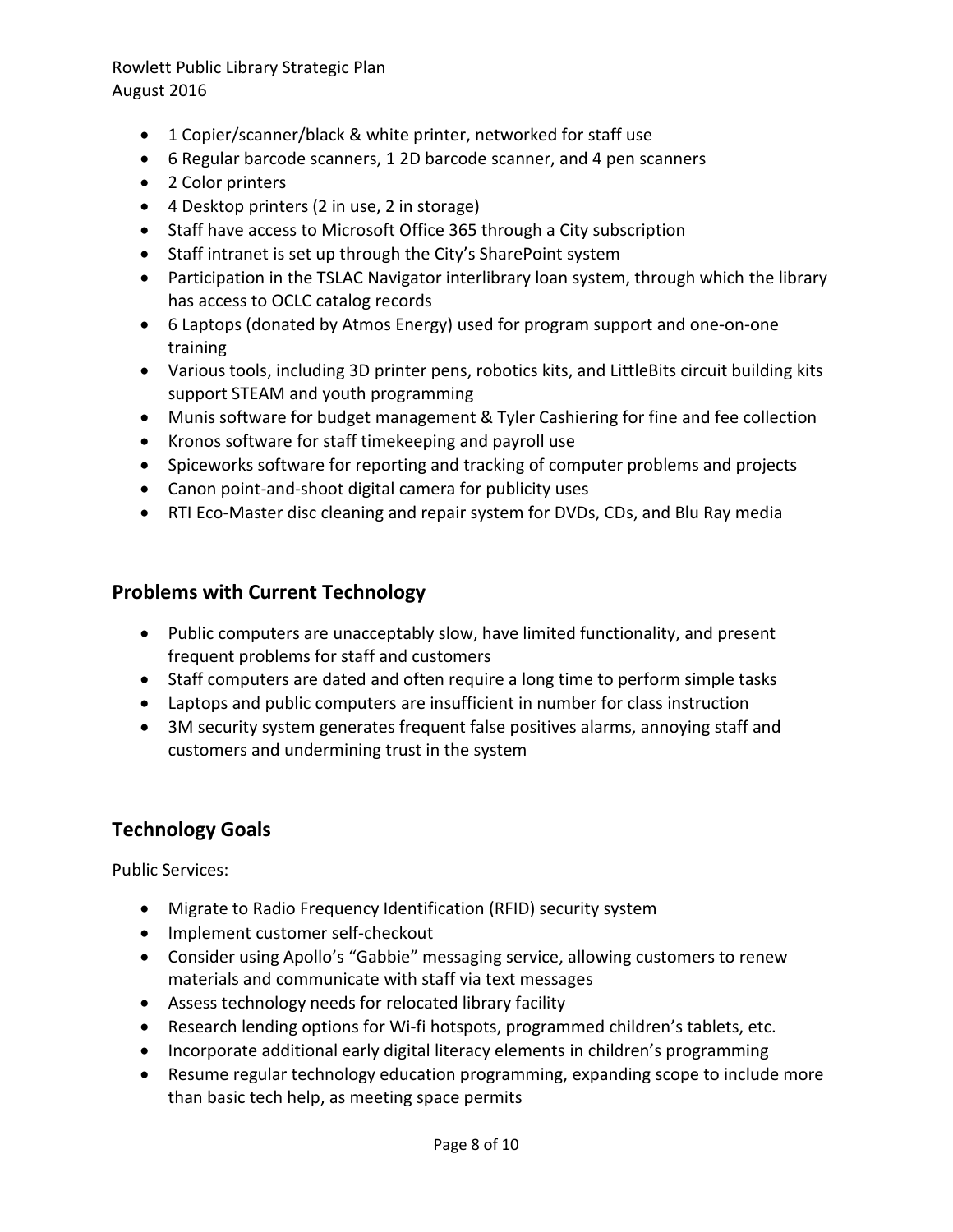- Review plan for website content maintenance and update as necessary
- Create plan for website overhaul, pending larger city plans for changes or upgrades to current website software
- Replace current Public Access Catalogs (PACs) with wall-mounted tablets
- Create system for better use of online resources, including publicity, staff and customer engagement, and assessment of resource effectiveness

#### Staff:

- Purchase new digital camera
- Assess need for projection equipment
- Acquire staff tablet computers for implementation in new service models
- Continue participation in the city IT User's Group to keep staff informed of citywide technology plans and to facilitate computer upgrades
- Establish staff core technology competencies, train staff to meet them, and establish a system for review
- Create a program for training select employees beyond basic core technology competencies
- Monitor library technology trends in support of best practices and new offerings for customers
- Explore additional staff software, such as Adobe design, scheduling and productivity software, etc.
- Create a system for assessing staff technology needs and implement on a regular basis
- Establish a formal technology maintenance and cleaning schedule
- Maximize use of statistical reporting data, such as physical and virtual library visits, website hits, materials checkout, and use of online resources
- Pursue possibility of additional staff to support technology education

Programming:

- Acquire mobile cart with monitor and video gaming equipment for young adult programming
- Purchase a 3D printer for program use
- Research other peripherals for program enhancement
- Pursue grants or other funding for the purchase of laptops to improve tech education programs

Public Computers:

- As a stopgap measure to remedy issues with existing public computers, replace thin client setup using computers previously used by staff
- Replace stopgap equipment with new computers, or seek grants or other funding if budget requests are not realized
- Assess feasibility of equipping designated public computer workstations with assistive and adaptive technology